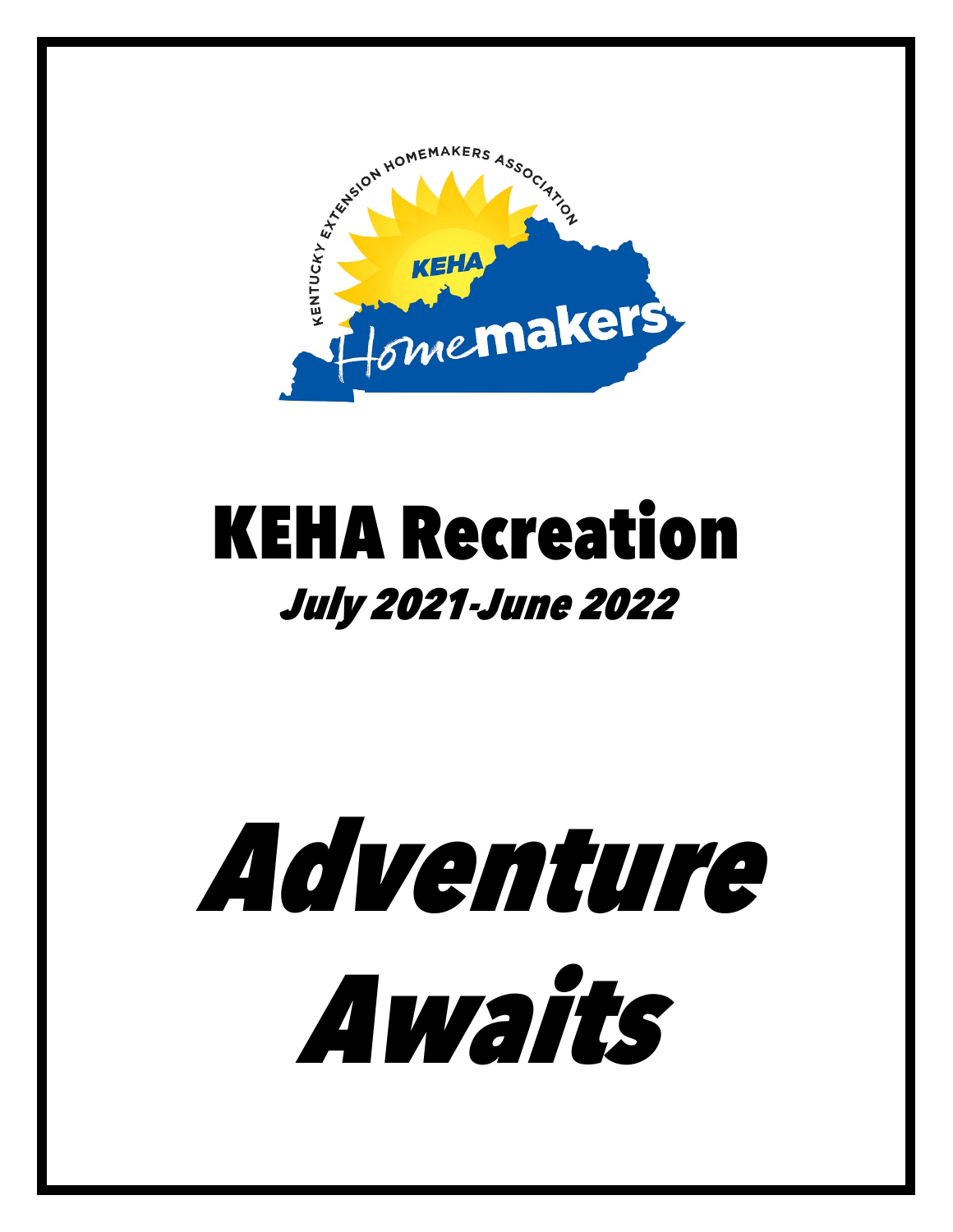This booklet has been compiled by the Pennyrile Area (Caldwell, Christian, Crittenden, Hopkins, Livingston, Lyon, Muhlenberg, Todd, and Trigg Counties) specifically for the Kentucky Extension Homemakers Association.

> Printing costs have been paid by the Kentucky Extension Homemakers Association.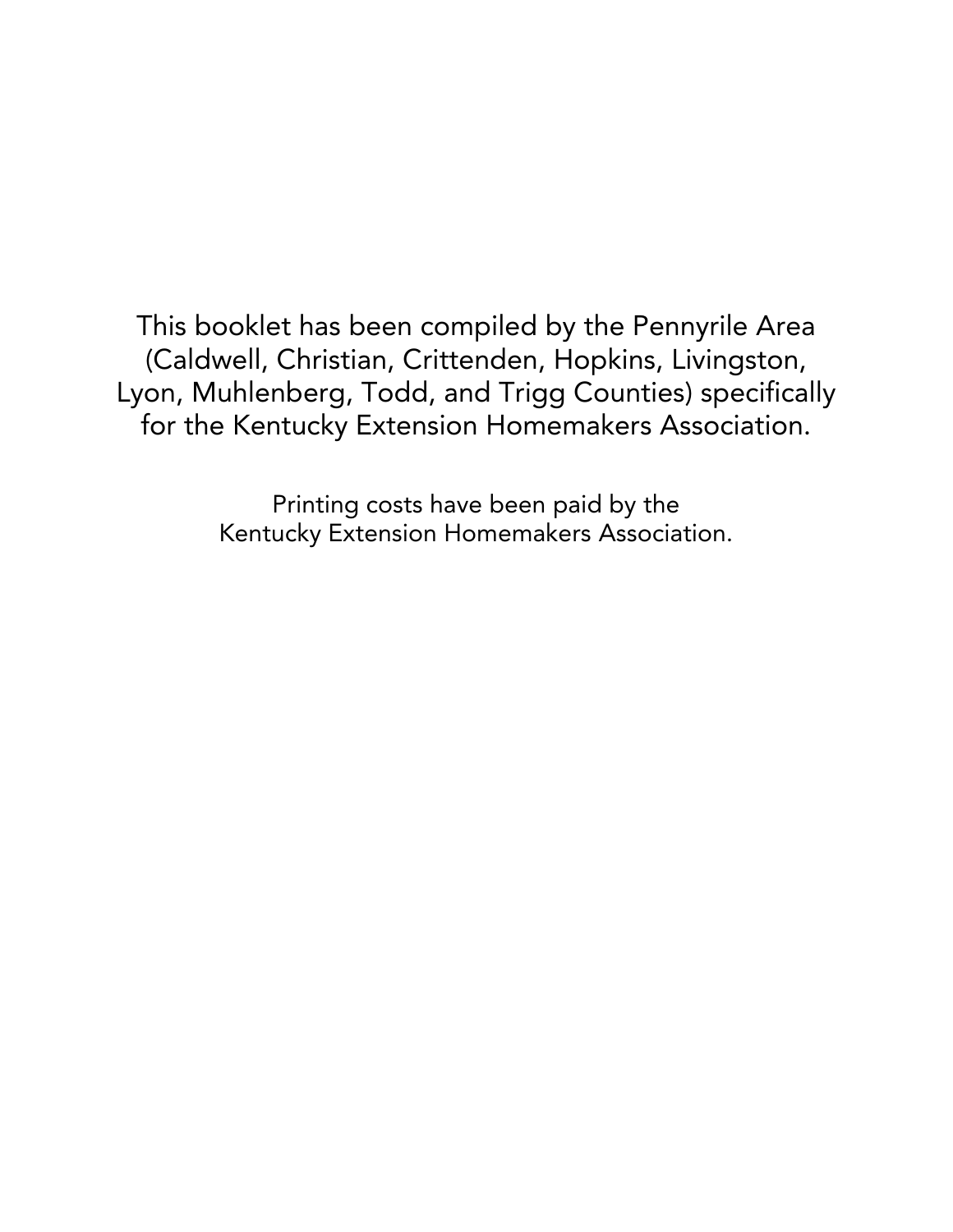#### July

Thought for the Month: "He who marvels at the beauty of the world in summer will find equal cause for wonder and admiration in winter."  $\sim$  John Burroughs

Roll Call: What is your favorite memory of July 4<sup>th</sup> celebrations?

Activity: July 4<sup>th</sup> Word Search

| H.       | $H_{\odot}$  |             |              |        |                |   | R F I C E C R E A M I C O R N D O G L S C |   |           |     |              |     |              |                       |   |              |             |              |              |        |              |             |
|----------|--------------|-------------|--------------|--------|----------------|---|-------------------------------------------|---|-----------|-----|--------------|-----|--------------|-----------------------|---|--------------|-------------|--------------|--------------|--------|--------------|-------------|
| C        | E.           | S F         |              | – K    | $\mathbf{I}$   | S | H                                         | к | Y         |     |              |     |              | IS RATS               |   | Τ.           |             | KY.          | <b>X</b>     | S      |              | N X         |
| F.       |              |             | KNAU         |        | W              |   | E E R                                     |   |           |     |              |     |              | F U N G E K X N D W L |   |              |             |              |              | P.     |              | E Q         |
|          |              |             | A A M Z      |        | <b>B</b>       | P | $\blacksquare$                            |   | S E U D D |     |              |     | $\mathsf{P}$ | B                     | R | н            | P T         |              | $\Box$       | $\Box$ | $Q \cdot B$  |             |
| E.       | C E E        |             |              | $\top$ |                |   | B H A E T C E B E W U K H M E             |   |           |     |              |     |              |                       |   |              |             |              |              | D      | Y            | <b>W</b>    |
| B        | $\mathbf{L}$ |             |              |        |                |   | A R S E E F R D R R U A P D A I A K T     |   |           |     |              |     |              |                       |   |              |             |              |              |        | -F           | - P         |
| R        | E.           | X           | $\mathbf{1}$ |        | N C            |   | R O I                                     |   |           | A J | $\mathbf{1}$ |     | F K          |                       |   |              | R E Q Q O L |              |              | T      |              | $\Omega$ II |
| A        |              |             |              |        |                |   | N Z C O N P O S R                         |   |           |     | D U          | P F |              | $\mathbf{1}$          | B |              | N W P F     |              |              | л.     | $\mathbf{H}$ |             |
|          |              |             | N S A        |        |                |   | I Y T F S Y E E L E O W E D L K Y R E     |   |           |     |              |     |              |                       |   |              |             |              |              |        |              |             |
| E.       | $\mathbf{U}$ |             |              |        |                |   | N N T T W J E V H W S Y S Y W C E O A T   |   |           |     |              |     |              |                       |   |              |             |              |              |        |              |             |
| S        | - F          |             |              |        |                |   | T G A C O U U                             |   |           |     |              |     |              | I B N O L Q T J P     |   |              |             | U            | N V H        |        |              |             |
|          | N.           |             |              |        |                |   | U Q R X X H L M D N T R E V B             |   |           |     |              |     |              |                       |   |              | B           | $\mathsf{P}$ |              |        | E C B H      |             |
| Q        |              |             |              |        |                |   | LOWOQFMBVACQBKASXF                        |   |           |     |              |     |              |                       |   |              |             |              | $\mathbf{L}$ | . т.   | F.           | W           |
|          | W C          | $\sim$ 1.00 | N C          |        | $\blacksquare$ |   | P C O R F L A G J S I                     |   |           |     |              |     |              |                       |   |              |             | W V          | $\Omega$ 7   |        | н.           | - P         |
| $\Omega$ | $\Box$       |             | T K E        |        |                |   | B Q L C E O K Y Z L                       |   |           |     |              |     |              |                       | B | $\mathbf{L}$ |             |              | K A J E      |        | B            | D           |
| A        | -R           |             | H A          | D R    |                |   | C F I X N D Q X M R                       |   |           |     |              |     |              |                       |   | E            |             | L K          | R A          |        | P            | S           |
|          |              |             |              |        |                |   |                                           |   |           |     |              |     |              |                       |   |              |             |              |              |        |              |             |

#### **Find the following words in the puzzle. Words are hidden in all directions.**

| Fourth<br>American         | Red            |
|----------------------------|----------------|
| <b>Barbecue</b><br>Free    | Sparkler       |
| <b>Funnel Cake</b><br>Blue | <b>Stars</b>   |
| Celebrate<br>Ice Cream     | <b>Stripes</b> |
| Independence<br>Corn Dog   | White          |
| Decorations<br>July        |                |
| Parade<br>Fireworks        |                |
| Picnic<br>Flag             |                |

Created using Word Search Generator on Super Teacher Worksheets [\(www.superteacherworksheets.com\)](http://www.superteacherworksheets.com/)

Submitted by: Caldwell County Extension Homemakers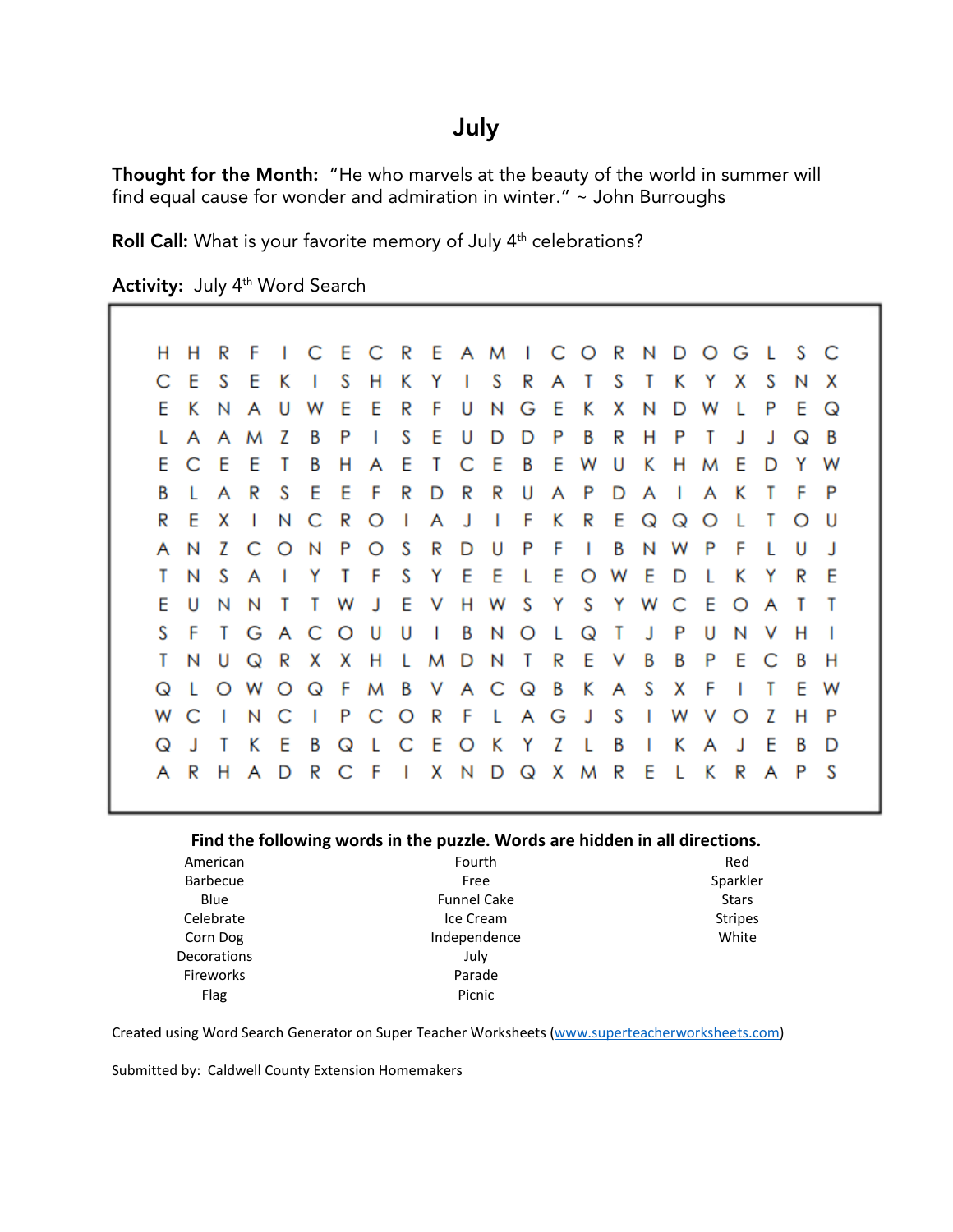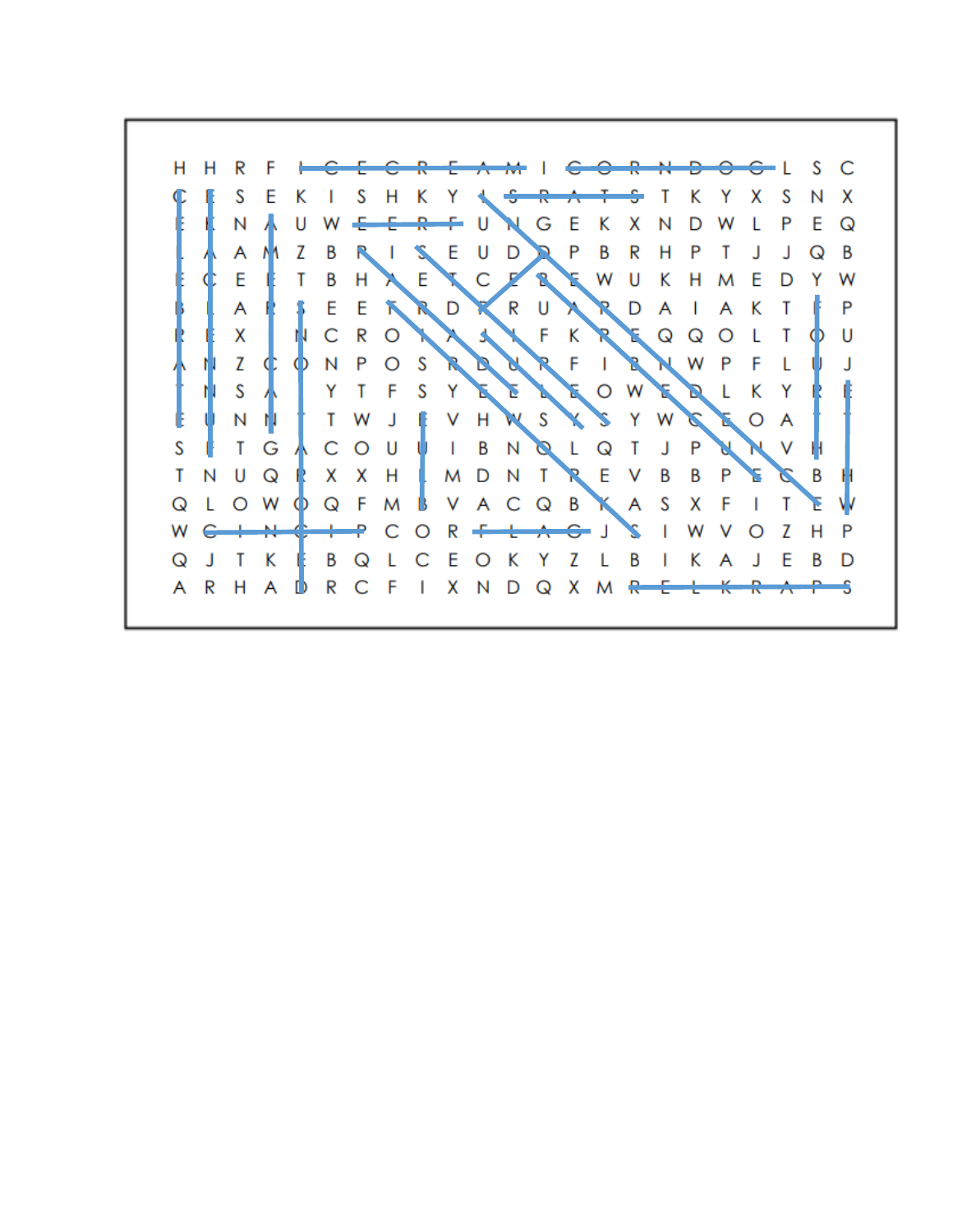#### August

Quote: "I love borders. August is the border between summer and autumn; it is the most beautiful month I know." ~ Tove Jansson

Roll Call: Which season do you prefer summer or autumn? Why?

Activity: This or That

In each row, circle the answer that best represents you. Share with the group to learn more about each other!

Optional: Add movement for each option. For example: If you would prefer chocolate, move to the right side of the room. If you prefer vanilla, move to the left side of the room.

| Chocolate       | Vanilla            |
|-----------------|--------------------|
| <b>Burger</b>   | Pizza              |
| Tea             | Coffee             |
| Cats            | Dogs               |
| Silver          | Gold               |
| <b>Sneakers</b> | <b>Dress Shoes</b> |
| Popcorn         | Ice Cream          |
| Beach           | Mountains          |
| Singing         | Dancing            |
| Comedies        | Drama              |
| <b>Books</b>    | Television         |
| Driving         | Riding             |
| Cooking         | Cleaning           |
| Staying In      | Going Out          |
| Saving          | Spending           |
| Extrovert       | Introvert          |



Submitted by: Christian County Extension Homemakers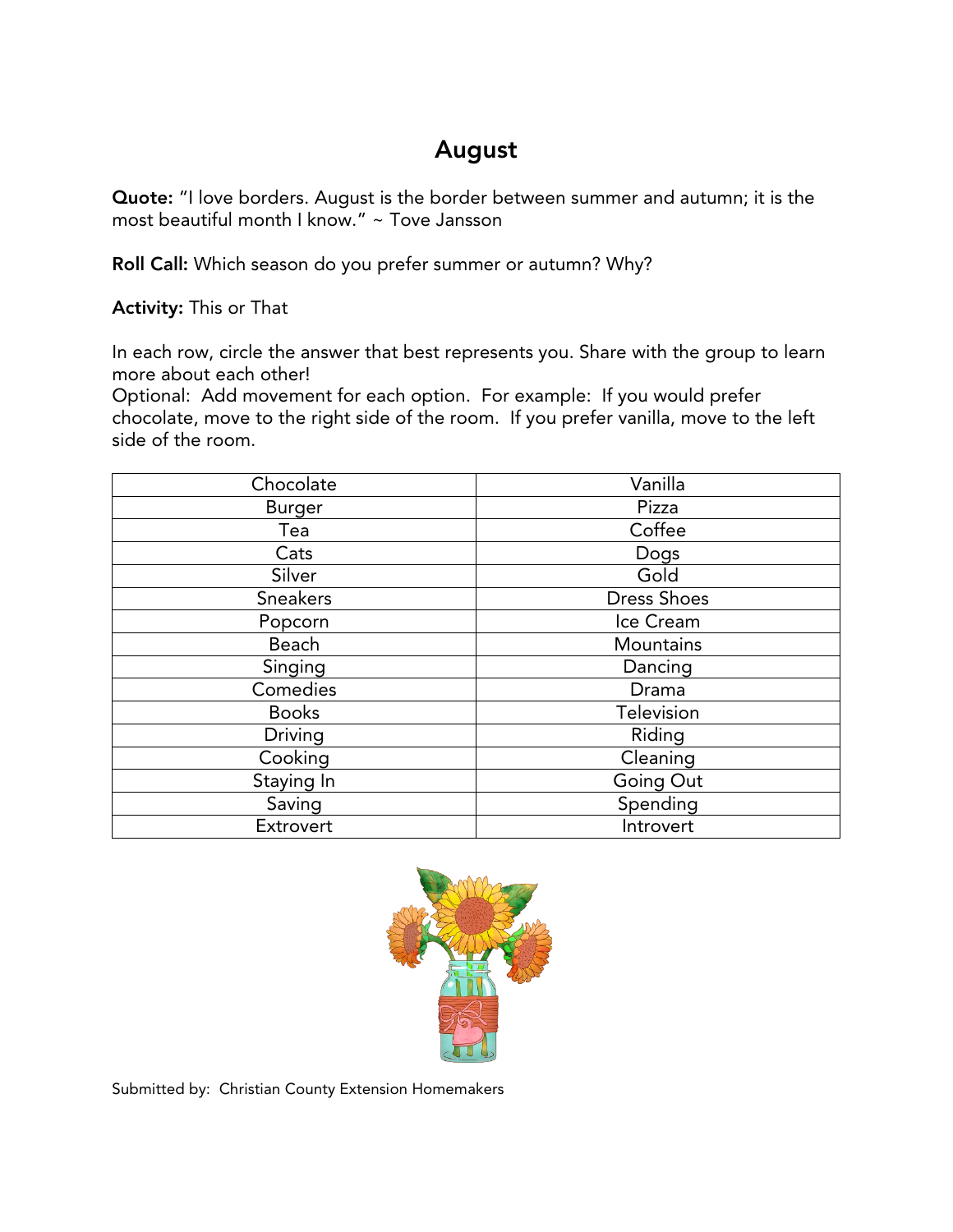#### September

Thought for The Day: "A grandparent is a little bit parent, a little bit teacher and a little bit best friend." ~ Unknown

Roll Call: Name a memory of you and your grandparents.

Activity: Matching Game

Match the Grandmother names to their origins.

- 
- 2. Grandmere B. Hawaiian
- 
- 
- 
- 
- 7. Oba-Chan G. German
- 8. Babushka H. Spanish
- 9. Abuela I. Polish
- 
- 1. Nai Nai  $\overline{a}$  A. French
	-
- 3. Oma C. Hebrew
- 4. Tutu D. Chinese
- 5. Nonna E. Japanese
- 6. Savta F. Italian
	-
	-
	-
- 10.Babcia J. Russian

Answer Key:  $1.$  D, 2. A, 3. G, 4. B, 5. F, 6. C, 7. E, 8. J, 9. H, 10. 1



Submitted by the After Hours Homemakers, Crittenden County Extension Homemakers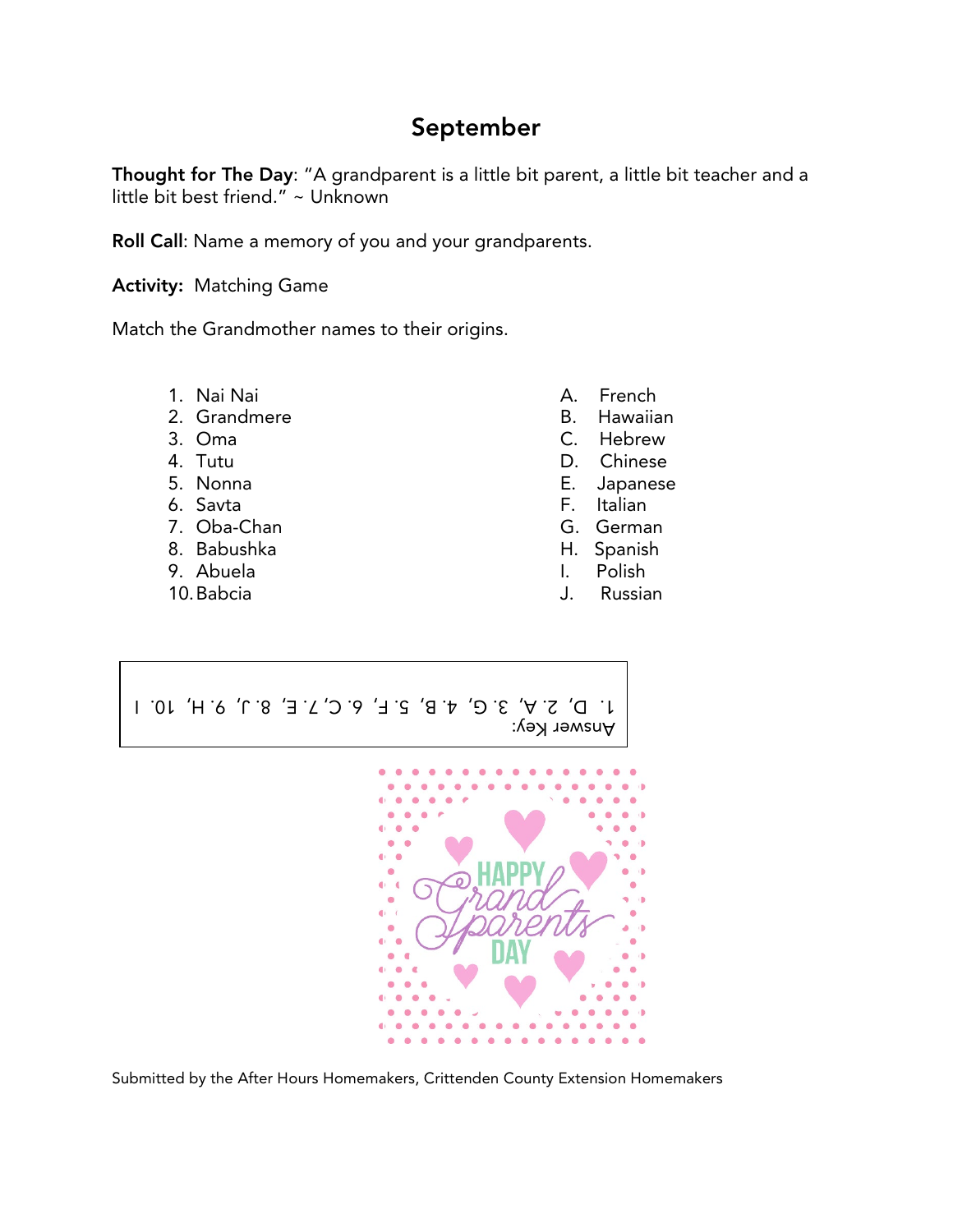#### **October**

Thought for the month: "I remember it as October days are always remembered, cloudless, maple-flavored, the air gold and so clean it quivers." ~ Leif Enger, Peace like a River

Roll Call: What is your favorite Halloween candy?

Activity: Word Maker

How many words can you make from the word



### PUMPKIN



Submitted by Lyon County Extension Homemakers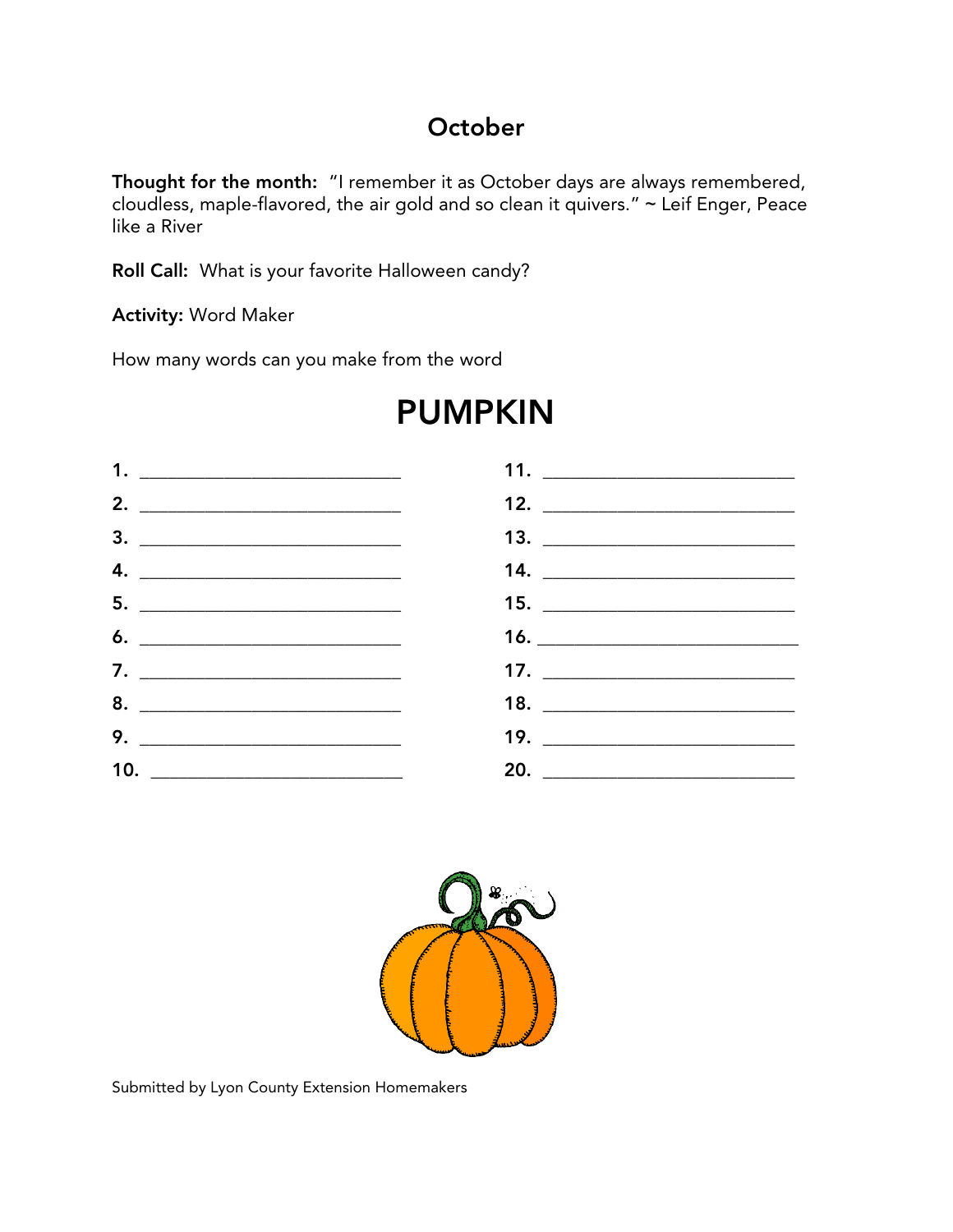#### **November**

Thought for the Month: "Showing gratitude is one of the simplest yet most powerful things humans can do for each other." ~Randy Paush

Roll Call: Name a cooking disaster you experienced preparing a Thanksgiving meal.

Activity: Fall Word Scramble

| 7. OTOBLFAL |
|-------------|
|             |
|             |
|             |
|             |
|             |
|             |
|             |
|             |

ANSWERS: 1. Apples; 2. Acorn; 3. Squash; 4. Bonfire; 5. Leaf; 6. Autumn; 7. Football; chard 8. Trees; 9. Hayride; 10. Harvest; 11. Pumpkin; 12. Corn; 13. Halloween; 14. Or

Submitted by: Todd County Extension Homemakers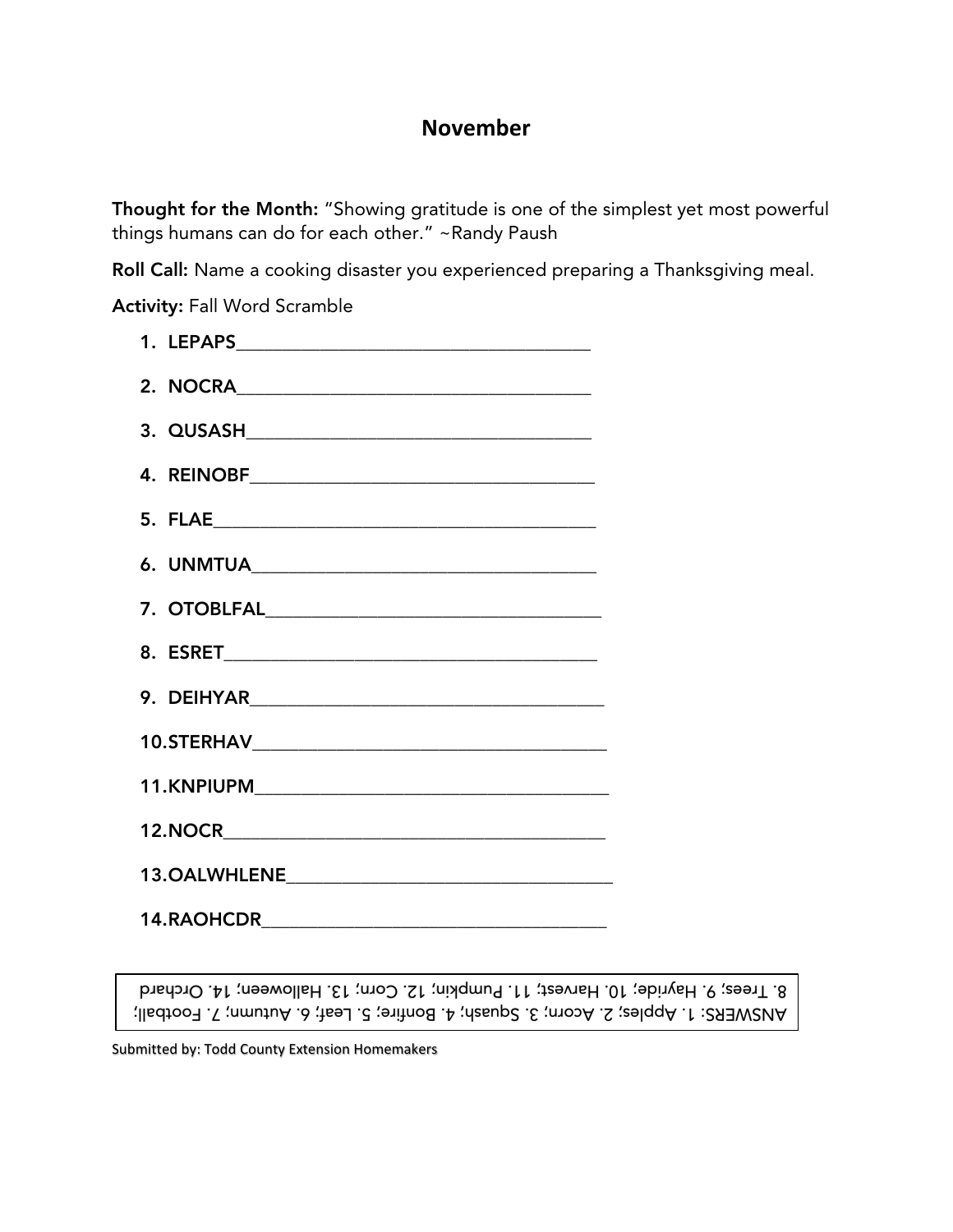#### December

Thought for the Day: "May you never be too old to search the skies on Christmas Eve." ~ Unknown

Roll Call: Tell about your fondest memory of snow.

Activity: Winter Games

Challenge your club to participate in these winter games. Include one or two that make you get up and get moving. Here are a few you can choose from, or create your own!

- 1. Top the Hot Chocolate: Divide group into pairs and give each pair 10 marshmallows and an empty hot chocolate mug. Have the pairs stand a few feet apart. One person will toss the marshmallows while the other person tries to catch the marshmallows in the mug. The pair that catches the most marshmallows wins.
- 2. Sock Guess: For this game you need thick thermal socks (Holiday socks would be great!). Put all kinds of objects into the socks (ornaments, a candy cane, holly, pinecones, bells, etc.) – best if you put around 20 different items in the sock. Tie a rope or ribbon around the top of the sock (so that no one can see what's inside). Pass the sock around and give each person a small amount of time to feel the sock and make their guesses to what's inside the sock (give them paper and pen to write down their guesses). It would be best if you take two socks and put identical items in each so that more than one person can feel the sock and make their guesses (this will make the game go a bit faster). The people that make the most correct guesses are the winners.
- 3. Winter Charades: Let your members choose an idea of their own to act out or make up words, write it on a slip of paper, and place it in a hat (maybe a winter hat?) as they arrive for your club meeting. The word must be related to winter. Use words such as Santa, snowman, sleigh ride and ice skating. Members will then take turns drawing a slip of paper out of the hat and act it out. Use a time limit such as 3-minutes per person to move the game along.
- 4. **Snowball Relay:** All you need for this game is a bag of cotton balls, buckets and spoons. Set buckets filled with cotton balls at a starting line and some that are empty several feet away. Members can be divided into teams and will take turns scooping out the cotton balls with spoons then carrying them to the empty buckets. The team who gets the most cotton balls into the buckets is the winner.
- 5. Unwrap the Present: Have 3-4 boxes prewrapped to bring to your club meeting. Also bring the same number of winter mittens or oven mitts. Choose volunteers, or make it a group effort. When the starter says go, the player puts on the gloves and unwraps the present. If doing the game as a group switch players each 15-20 seconds. The first person or team to unwrap the present wins.

Submitted by: Trigg County Extension Homemakers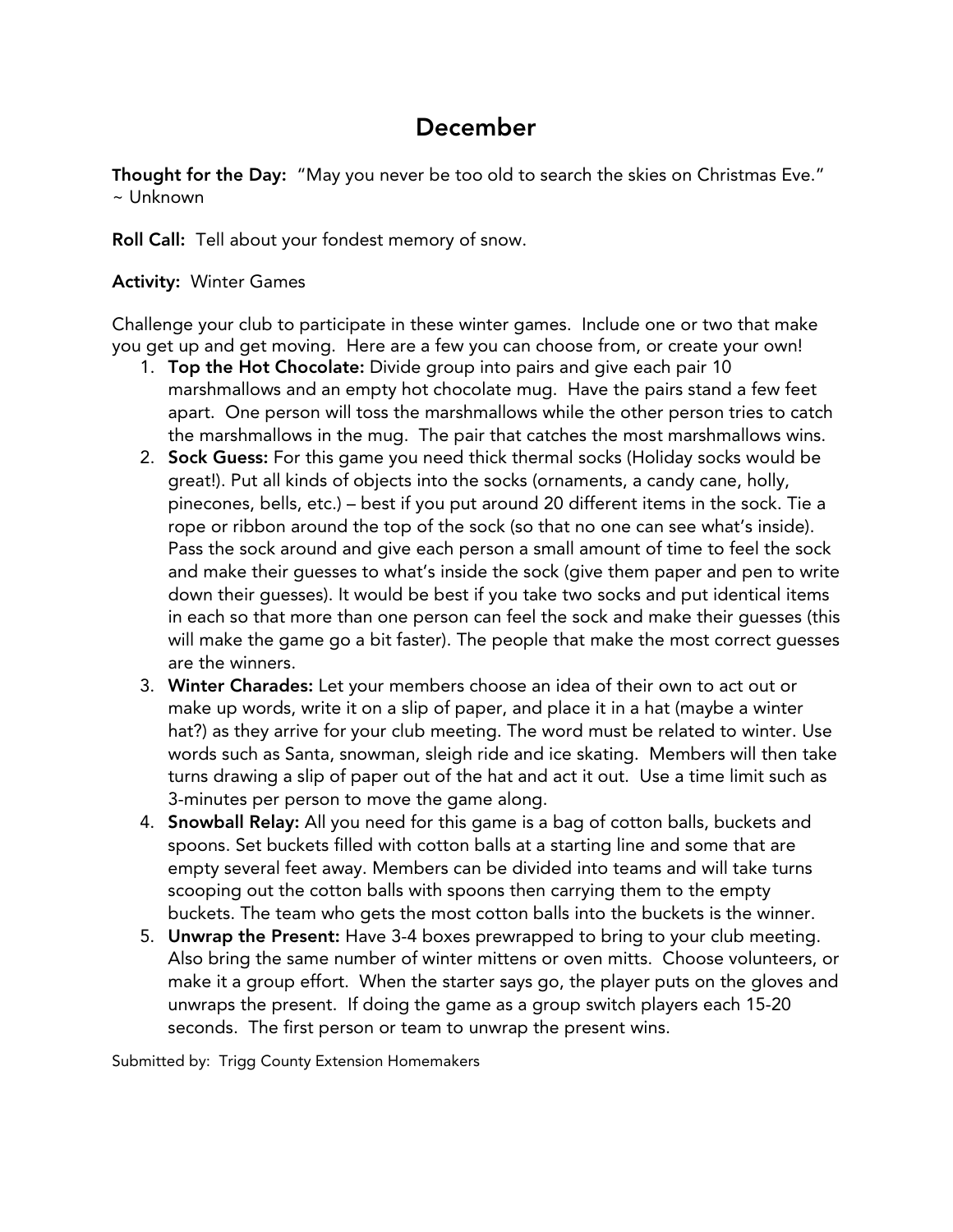#### January

Thought for the Day: "We spend January 1st walking through our lives, room by room, drawing up a list of work to be done, cracks to be patched. Maybe this year, to balance the list, we ought to walk through the rooms of our lives . . . not looking for flaws, but for potential." ~ Ellen Goodman

Roll Call: What room in your life has potential?

Activity: Would You Rather?

How well do you know your club members? Find out with these fun "would you rather" winter activities. Optional: Add movement for each option. For example: If you would rather build a snowman, move to the right side of the room. If you would rather have a snowball fight, move to the left side of the room.

#### Would You Rather?

| Build a snowman              | <b>OR</b> | Have a snow ball fight     |
|------------------------------|-----------|----------------------------|
| Enjoy the snow from indoors  | <b>OR</b> | Play in the snow           |
| Sit by the fireplace         | <b>OR</b> | Sit by an outdoor bonfire  |
| Watch a movie on a snowy day | <b>OR</b> | Read a book on a snowy day |
| Go sledding                  | <b>OR</b> | Go skiing                  |
| Build a gingerbread house    | <b>OR</b> | Decorate cookies           |
| Put together a jigsaw puzzle | <b>OR</b> | Play a board game          |
| Eat homemade soup            | <b>OR</b> | Eat homemade chili         |
| Learn a new skill            | <b>OR</b> | Practice a current skill   |
| Drink hot chocolate          | <b>OR</b> | Drink hot cider            |
| Visit a museum               | <b>OR</b> | See a play                 |



Submitted by: Caldwell County Extension Homemakers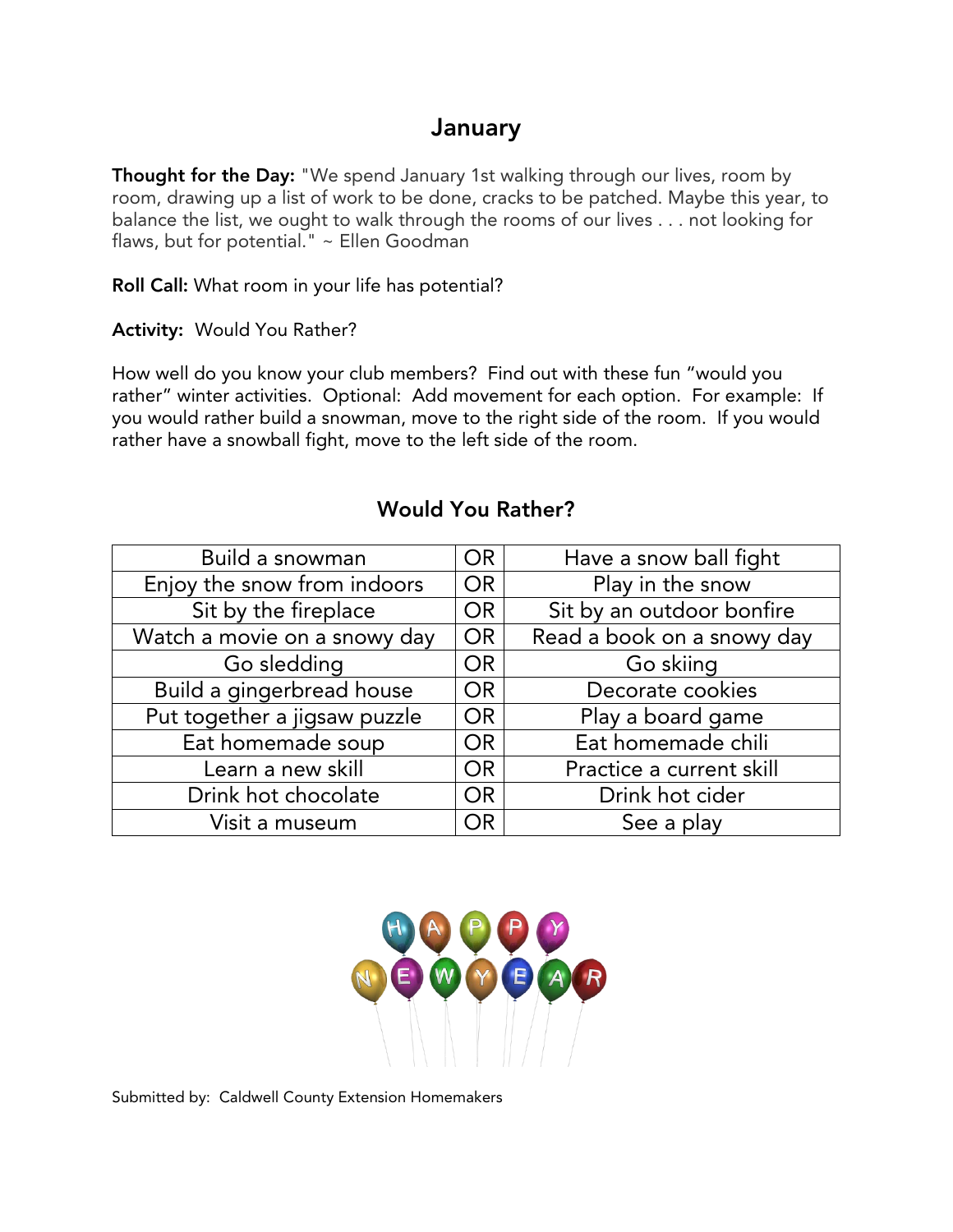#### February

Thought for the Day: "February is short and very sweet." ~ Charmaine J Forde

Roll Call: What is your favorite snow day memory?

Activity: Short Month, Short Poem

Did you know that February is National Haiku Month? Spend some time writing your own haiku and share it with the group. You can make it into a Valentine's Day card or have a contest and vote on your favorite!

While haiku poems don't rhyme, they do follow this format:

Line 1- 5 syllables Line 2- 7 syllables Line 3- 5 syllables

Here is an example to get you started: *Snowflakes glitter on the sidewalk, the sound of cars swallowed by snowdrifts*

- Beth Eaglescliffe



Submitted by: Christian County Extension Homemakers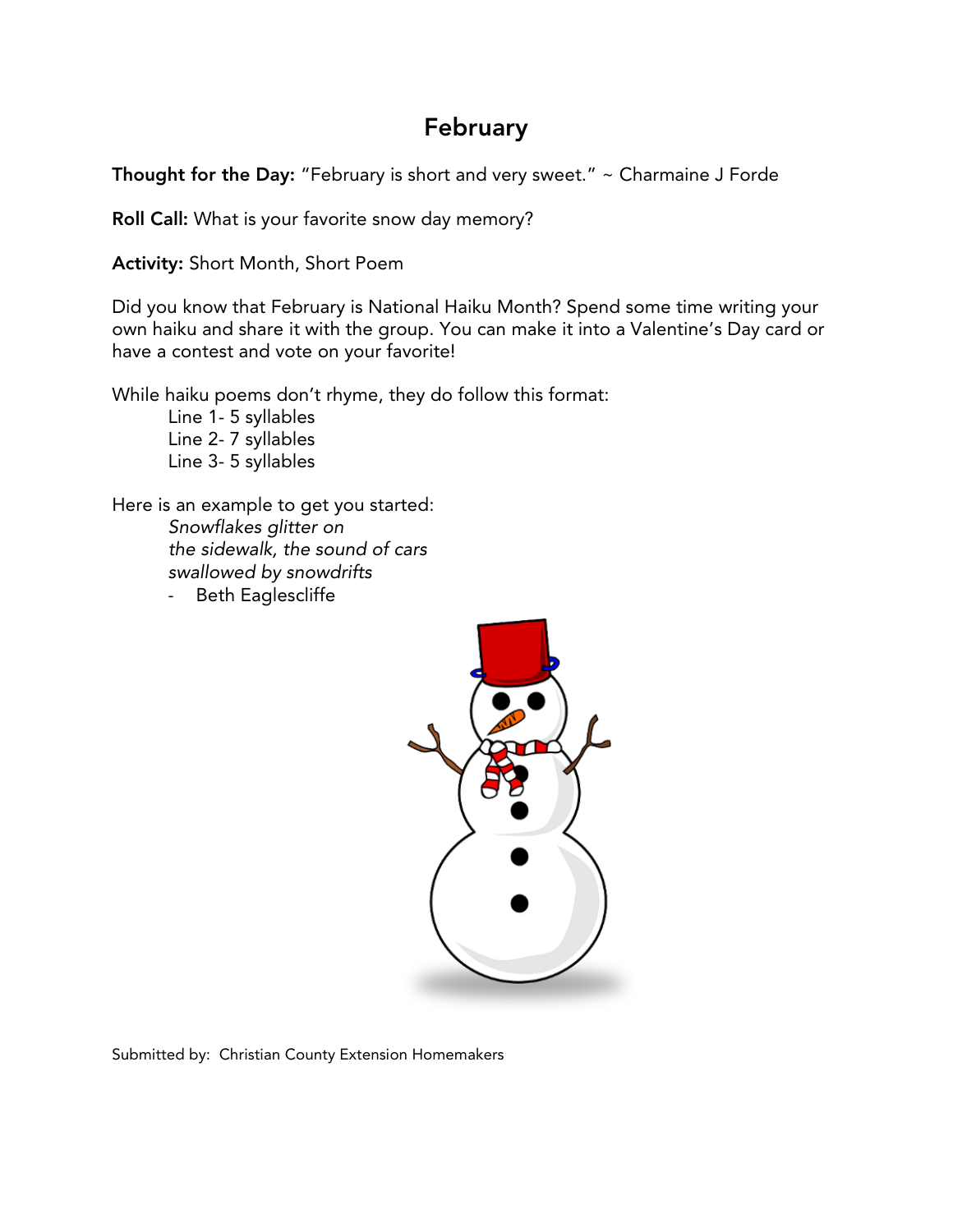#### March

Thought for The Day: There are no unimportant acts of kindness.

Poem: "I didn't hear a bugle blow when spring arrived today. Instead I heard the trilling sound of song birds everywhere. The gentle breezes, humming bees, the wild geese in the air. I saw rebirth of life in the flowers and trees." ~ Lois Pinkerton Fritz, *Spring's Arrival*

Roll Call: Name your favorite outdoor activity in the spring.

Activity: Priceless Proverbs

How many can you complete?

- 1. Pretty is as \_\_\_\_\_\_\_\_\_\_\_\_\_\_\_\_\_\_\_\_\_\_\_\_\_\_\_\_\_\_\_\_\_\_\_\_\_\_\_\_\_\_\_\_\_\_\_
- 2. No news is \_\_\_\_\_\_\_\_\_\_\_\_\_\_\_\_\_\_\_\_\_\_\_\_\_\_\_\_\_\_\_\_\_\_\_\_\_\_\_\_\_\_\_\_\_\_\_
- 3. A penny saved is \_\_\_\_\_\_\_\_\_\_\_\_\_\_\_\_\_\_\_\_\_\_\_\_\_\_\_\_\_\_\_\_\_\_\_\_\_\_\_\_\_\_
- 4. Two wrongs, don't make \_\_\_\_\_\_\_\_\_\_\_\_\_\_\_\_\_\_\_\_\_\_\_\_\_\_\_\_\_\_\_\_\_\_\_
- 5. Don't count your chickens before \_\_\_\_\_\_\_\_\_\_\_\_\_\_\_\_\_\_\_\_\_\_\_\_\_\_\_\_
- 6. A fool and his money are soon \_\_\_\_\_\_\_\_\_\_\_\_\_\_\_\_\_\_\_\_\_\_\_\_\_\_\_\_\_\_\_
- 7. A stitch in time, saves \_\_\_\_\_\_\_\_\_\_\_\_\_\_\_\_\_\_\_\_\_\_\_\_\_\_\_\_\_\_\_\_\_\_\_\_\_\_\_
- 8. Don't cross your bridge before\_\_\_\_\_\_\_\_\_\_\_\_\_\_\_\_\_\_\_\_\_\_\_\_\_\_\_\_\_\_\_
- 9. Still water\_\_\_\_\_\_\_\_\_\_\_\_\_\_\_\_\_\_\_\_\_\_\_\_\_\_\_\_\_\_\_\_\_\_\_\_\_\_\_\_\_\_\_\_\_\_\_\_\_
- 10.At first you don't succeed \_\_\_\_\_\_\_\_\_\_\_\_\_\_\_\_\_\_\_\_\_\_\_\_\_\_\_\_\_\_\_\_\_\_\_
- 11.Laugh and the world laughs with you, Cry \_\_\_\_\_\_\_\_\_\_\_\_\_\_\_\_\_\_\_\_\_\_\_
- 12. An apple a day keeps

| 12. The doctor away      |                |
|--------------------------|----------------|
| <b>∍nolA.</b> 11         |                |
|                          |                |
| dəəp sun <u>y</u>        | 6`             |
| 8. You get there         |                |
| ∍niN .∖                  |                |
| 6. Parted                |                |
| They are hatched         | ع·             |
| $\frac{1}{2}$ hgin A . A |                |
| Leuud estueq             | ع. .           |
| 2. Good news             |                |
| 1. Pretty does           |                |
|                          | <b>Answers</b> |

Submitted by the Challengers Homemakers Club, Crittenden County Extension Homemakers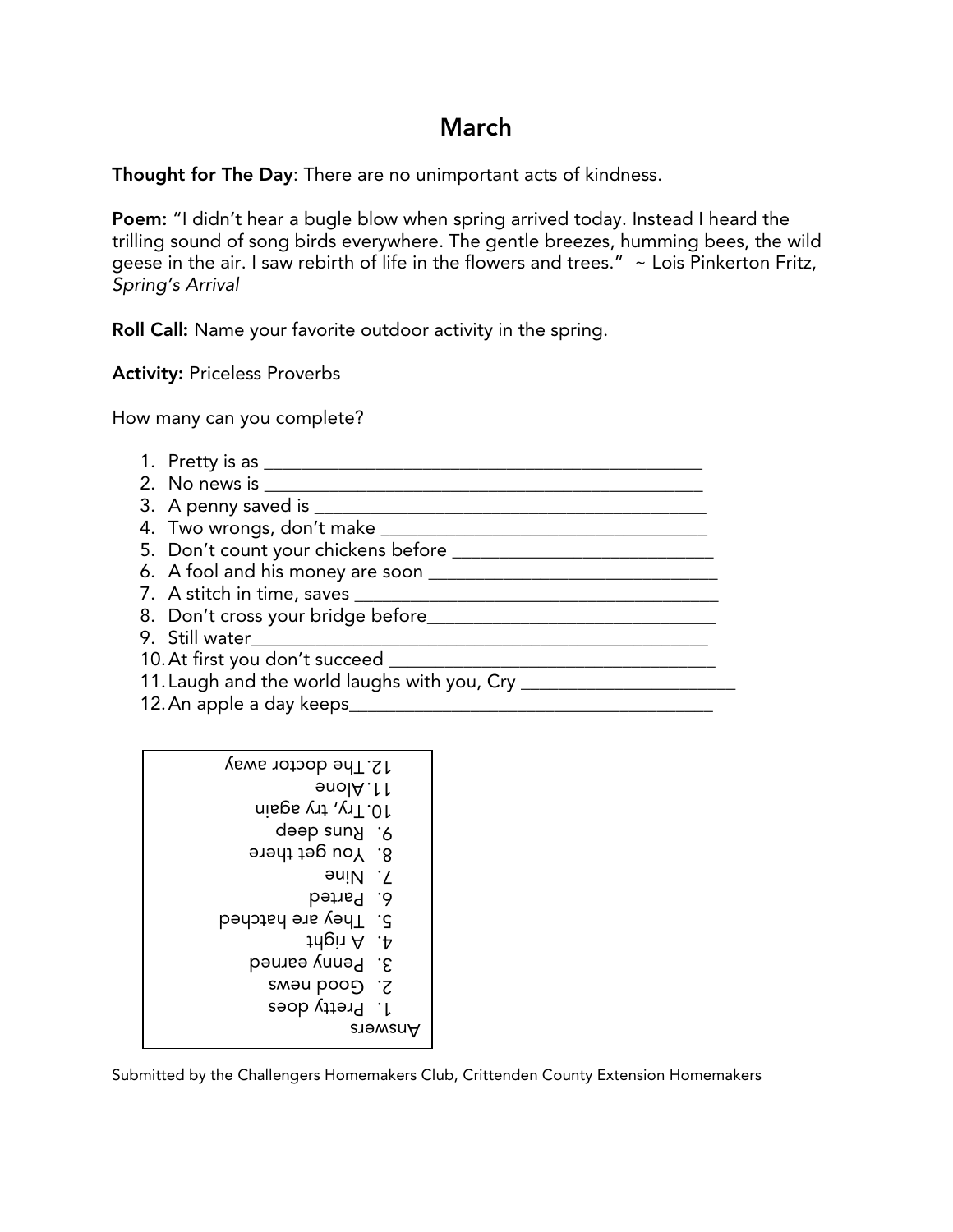#### April

Thought for the Month: "A gush of bird-song, a patter of dew, A cloud, and a rainbow's warning, Suddenly sunshine and perfect blue - An April day in the morning." ~ Harriet Prescott Spofford, *April*

Roll Call: What is the spring flower you are most excited to see after a long winter?

Activity: Unscramble Favorite Flowers:

1. BBLLUEEL  $\quad \_ \_ \_ \_ \_ \_ \_ \_ \_ \_ \_ \_ \_ \_ \_$ 2. EROS  $_{---}$ 3. LTUPI  $\qquad \qquad \overline{\qquad}$ 4. SIAYD  $-$ 5. FSNUWRELO \_\_\_\_\_\_\_\_ 6. CRDIOH  $_{---}$ 7. CUORCS  $\qquad \qquad - - - - - -$ 8. CYINHTHA  $\angle$ 9. SPNAY  $-$ 10.DDFFAOLI  $\angle$  \_ \_ \_ \_ \_ \_ \_ \_



| liboffad.01  |      |
|--------------|------|
| 9. Pansy     |      |
| dtnibayH .8  |      |
| 7. Crocus    |      |
| binbiO .d    |      |
| 5. Sunflower |      |
| y. Daisy     |      |
| qiluT . &    |      |
| 2. Rose      |      |
| Bluebell     | ۰ı   |
|              | KEY: |

Submitted by Lyon County Extension Homemakers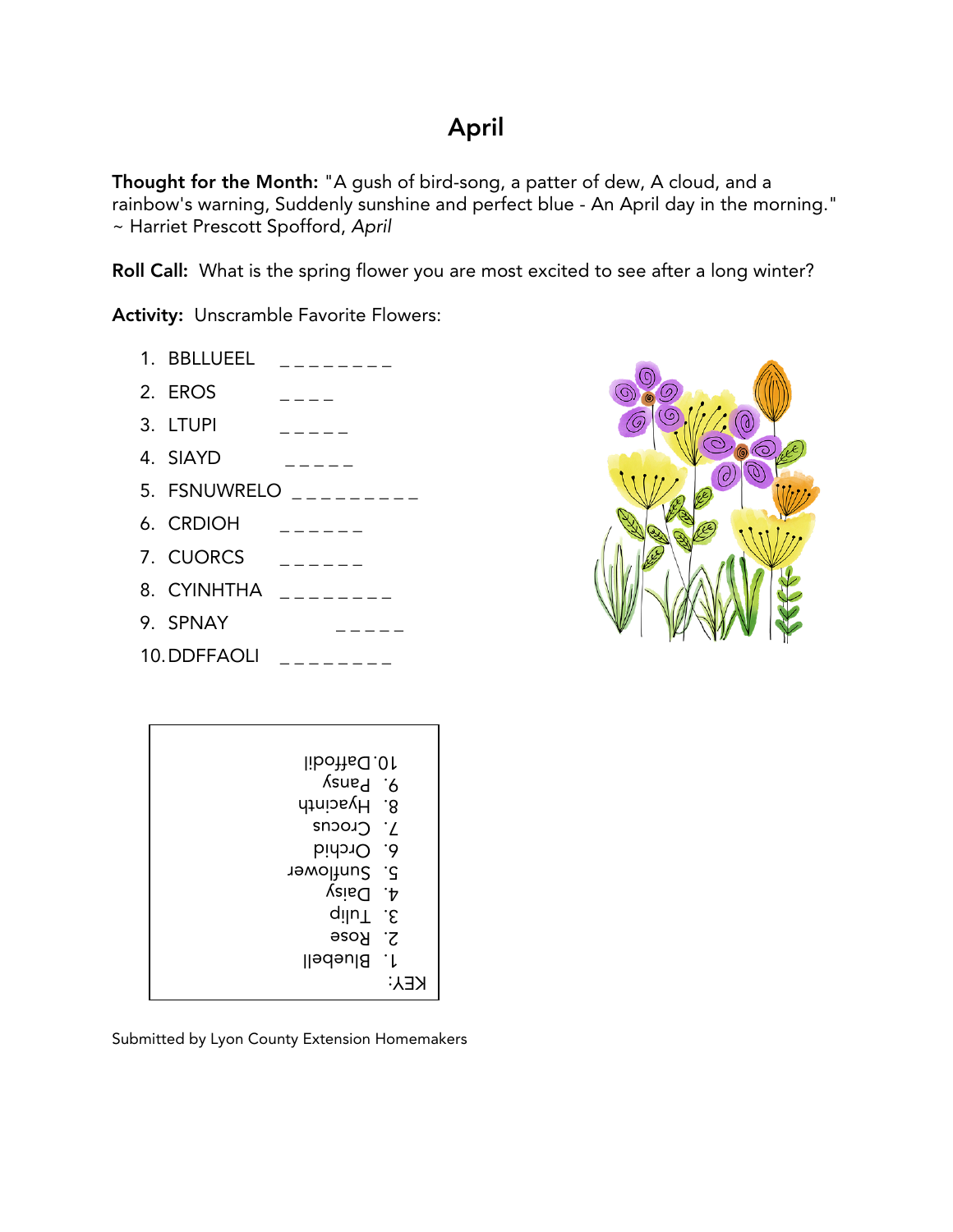#### May

Thought for the Day: "All you need is love. But a little chocolate now and then doesn't hurt." ~Charles M. Schultz

Roll Call: National Chocolate Chip Day is celebrated May 15. What have you used chocolate chips to make other than cookies?

Activity: Match Chocolate Chip Facts

- 1.\_\_\_\_\_Made the first Chocolate Chip Cookie
- 2.\_\_\_\_\_Location where first Chocolate Chip Cookie was served
- 3.\_\_\_\_\_Year first Chocolate Chip Cookie was made
- 4.\_\_\_\_\_First Name of Chocolate Chip Cookie
- 5.\_\_\_\_\_Another name for Chocolate Chip Cookie
- 6.\_\_\_\_\_Original size of Chocolate Chip Cookie
- 7.\_\_\_\_\_This Company bought the recipe for the Chocolate Chip Cookie
- 8.\_\_\_\_\_The cost of the recipe for the Chocolate Chip Cookie
- 9.\_\_\_\_\_Year Chocolate morsels were invented by Nestle
- 10.\_\_\_\_40,000 pounds with dimeter of 101 feet
- 11.\_\_\_\_Nestle prints this recipe on each package of chocolate morsels

#### Fill in each blank with the letter for your answer selected from the list below. A. 1939

- B. Butterdrop Do Cookies
- C. Toll House Chocolate Chip Cookies
- D. Toll House Inn, Whitman, Massachusetts
- E. World's largest Chocolate Chip Cookie
- F. Nestle
- G. Chocolate Crunch Cookie
- H. Ruth Wakefield
- I. Quarter
- J. A lifetime supply of chocolate
- K. 1937

1. H-Ruth Wakefield 2. D-Toll House Inn, Whitman, Massachusetts 3. K-1937 4. Butterdrop Do Cookie 5. G-Chocolate Crunch Cookie 6. I-Quarter 7. F-Nestle 8. J-A lifetime supply of chocolate 9. A-1939 10. E-World's largest Chocolate Chip Cookie 11. C-Toll House Chocolate Chip Cookie

Submitted by: Todd County Extension Homemakers